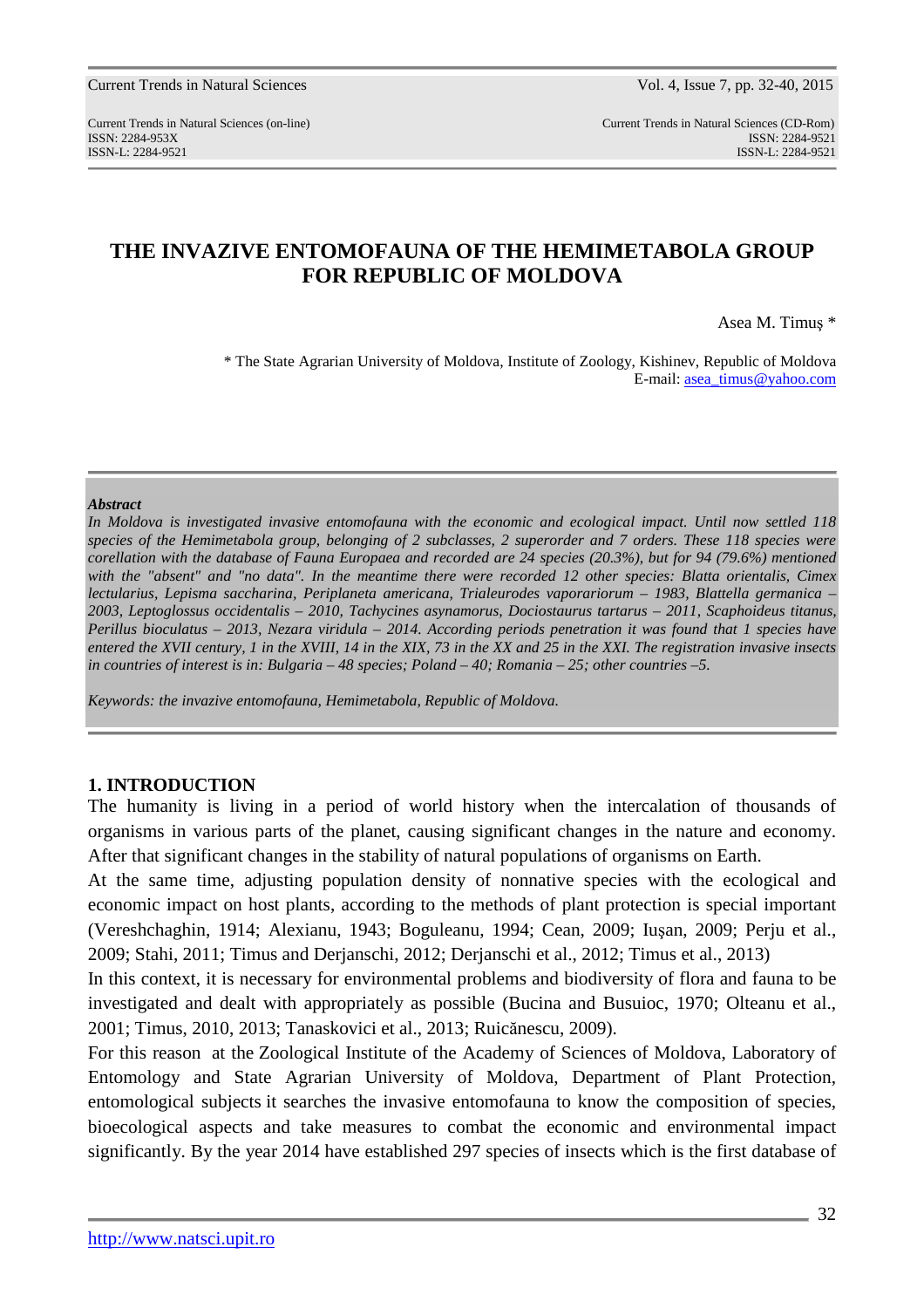invasive entomofauna from Republic of Moldova, prepared in accordance with example the countries of interest: România (Rakosy et al., 2009), Poland (Glowacinski et al., 2011) and Bulgaria (Tomov et al., 2009).

In the current work is the database according to the classification groups: Hemimetabola with 118 of species (part of I) and Holometabola with 179 species (part of II – Coleopterofauna with 100 of species; III – supraorder Mecopetroidea with 79).

The research was performed within the project 11.817.08.13F funded by Supreme Council for Sciences and Technological Development of Academy of Sciences of Moldova.

### **2. MATERIALS AND METHODS**

Research the invasive entomofauna from the superorder Mecopteroidea was performed according to: a) analysis of the individual insect host-plants of agricultural land and the cultural landscapes (parks, squares, alleys, niches without control); b) literature in the archives and the libraries sectional "old book"; c) in the conjunction with databases of interest to the countries: Romania, Poland and Bulgaria. In the agricultural fields and the cultural landscapes, the individuals specimens of insects harvested during the growing season were installed by the methods of collecting and their conservation (Croitoru et al., 2012).

### **3. RESULTS AND DISCUSSIONS**

From the analysis of 118 species of insects from the Hemimetabola group with the status of invasive was found to be part of 2 subclasses: 1) Apterygota – lower insects –Thysanura order and 2) Pterygota – upper insects. The insects upper part of 2 supraorders: *Orthopteroidea* with 3 orders (type of mouthparts gnawing both active phases): Blattodea, Orthoptera, Dermaptera and *Hemipteroidea* with 3 orders (type of mouthparts piercing sucking both active phases): Homoptera, Hemiptera, Thysanoptera (Table 1 and 2).

From these insect species, dominant are from the Homoptera and Hemiptera order (Figure 1).

From the chronological analysis the invasive insects from the Hemimetabola group began in XVII century and has held up to date. The previous species were recorded:

1) in the XVII century – *Periplaneta americana* first observed in America in 1625, also in this century and in some European countries, including Poland; 2) in the XVIII century – *Cimex lectularius* – Poland; 3) in the XIX century, the number rose to 14 species: *Acheta domesticus*, *Calliptamus italicus* and *Blatta orientalis* – 1853 (Romania); *Dactylosphaera vitifoliae –* 1862 (Poland); *Myzus persicae –* 1866 (Poland), *Coccus hesperiadum –* 1883 (Poland)*, Lepisma saccharina* – 1885 (Romania), *Chromaphis juglandicola* and *Panaphis juglandis –* 1894 (Poland), *Blattella germanica* and *Aspidiotus nerii* – 1897 (Romania); *Eriosoma lanigerum –* 1898 (Poland), *Diaspidiotus perniciosus* – 1898 (Romania), *Dociostaurus maroccanus –* 1899 (Romania); 4) in the XX century, were recorded 73 species from various ecological niches; 5) in the XXI century (2010-2014) already recorded 25 species (Figure 2).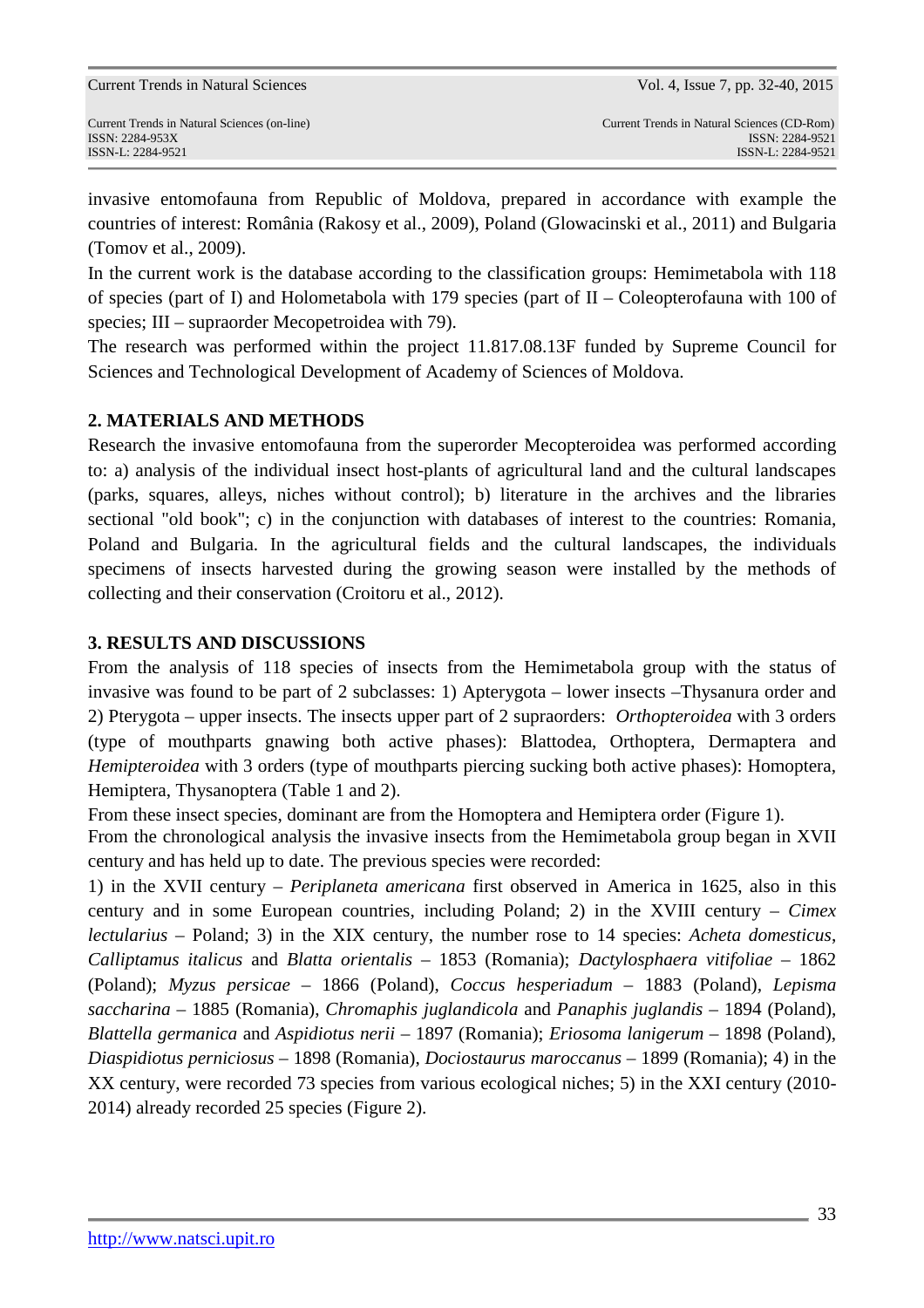ISSN-L: 2284-9521 ISSN-L: 2284-9521

| Current Trends in Natural Sciences (on-line) | Current Trends in Natural Sciences (CD-Rom) |
|----------------------------------------------|---------------------------------------------|
| ISSN: 2284-953X                              | ISSN: 2284-9521                             |
| ISSN-L 2284-9521                             | $ISSN-I \cdot 2284-9521$                    |

| техметей теойнитез ортастези ини керионе ор топиоти<br>Romania<br><b>Poland</b> |                               |          |          |          |                 |          |                     |                |                                              |                                   |          |              |              |                                 |          |  |  |  |  |  |  |  |
|---------------------------------------------------------------------------------|-------------------------------|----------|----------|----------|-----------------|----------|---------------------|----------------|----------------------------------------------|-----------------------------------|----------|--------------|--------------|---------------------------------|----------|--|--|--|--|--|--|--|
| Order / subclass,                                                               |                               |          |          |          | <b>Bulgaria</b> |          |                     |                | <b>Other</b>                                 | <b>FaEu / Republic of Moldova</b> |          |              |              |                                 |          |  |  |  |  |  |  |  |
| superorder                                                                      |                               |          |          |          |                 |          |                     |                | country                                      |                                   |          |              |              |                                 |          |  |  |  |  |  |  |  |
| the name                                                                        | species<br>number<br>$\sigma$ | total    | $\%$     | total    | $\%$            | total    | $\%$                | total          | $\frac{0}{0}$                                | present                           | $\%$     | absent       |              | date<br>$\overline{\mathbf{a}}$ | $\%$     |  |  |  |  |  |  |  |
|                                                                                 |                               |          |          |          |                 |          | Subclass Apterygota |                |                                              |                                   |          |              |              |                                 |          |  |  |  |  |  |  |  |
| Thysanura                                                                       | 2                             | 2        | 100      | $\theta$ | 0               | 0        | 0                   | $\Omega$       | $\theta$                                     | $\Omega$                          | $\Omega$ | $\mathbf{0}$ | $\mathbf{0}$ | $\overline{2}$                  | 100      |  |  |  |  |  |  |  |
| Subclass Pterygota, superorder Orthopteroidea                                   |                               |          |          |          |                 |          |                     |                |                                              |                                   |          |              |              |                                 |          |  |  |  |  |  |  |  |
| <b>Blattodea</b>                                                                | 3                             | 2        | 66.6     | $\Omega$ | $\Omega$        |          | 33.3                | $\Omega$       | 0                                            | $\theta$                          | $\Omega$ | $\Omega$     | $\Omega$     | 3                               | 100      |  |  |  |  |  |  |  |
| Orthoptera                                                                      | 9                             | 4        | 44.4     | 3        | 33.3            | 2        | 22.2                | $\theta$       | $\theta$                                     | $\overline{2}$                    | 22.2     | 7            | 77.7         | $\Omega$                        | $\theta$ |  |  |  |  |  |  |  |
| Dermaptera                                                                      | 1                             | $\theta$ | $\Omega$ |          | 100             | $\Omega$ | $\Omega$            | $\Omega$       | $\theta$                                     | $\Omega$                          | $\Omega$ | $\theta$     | $\Omega$     | 1                               | 100      |  |  |  |  |  |  |  |
|                                                                                 |                               |          |          |          |                 |          |                     |                | Subclass Pterygota, superorder Hemipteroidea |                                   |          |              |              |                                 |          |  |  |  |  |  |  |  |
| Homoptera                                                                       | 76                            | 13       | 17.1     | 28       | 36.8            | 32       | 27.1                | 3              | 3.9                                          | 17                                | 22.3     | 46           | 60.5         | 13                              | 17.1     |  |  |  |  |  |  |  |
| Hemiptera                                                                       | 18                            | 4        | 22.2     | 9        | 50.0            | 3        | 16.6                | $\overline{2}$ | 11.1                                         | 3                                 | 16.6     | 15           | 83.3         | $\Omega$                        | $\theta$ |  |  |  |  |  |  |  |
| Thysanoptera                                                                    | 9                             | $\theta$ | $\Omega$ | 7        | 77.7            | 2        | 22.2                | $\Omega$       | $\theta$                                     | 2                                 | 22.2     | 1            | 11.1         | 6                               | 66.6     |  |  |  |  |  |  |  |
| 7                                                                               | 118                           | 25       | 21.1     | 48       | 40.6            | 40       | 33.8                | 5              | 4.2                                          | 24                                | 20.3     | 69           | 58.4         | 25                              | 21.1     |  |  |  |  |  |  |  |





*Figure 1. The invasive insects at the level order from Hemimetabola group*



*Figure 2. The evolution invasive entomofauna from Hemimetabola group*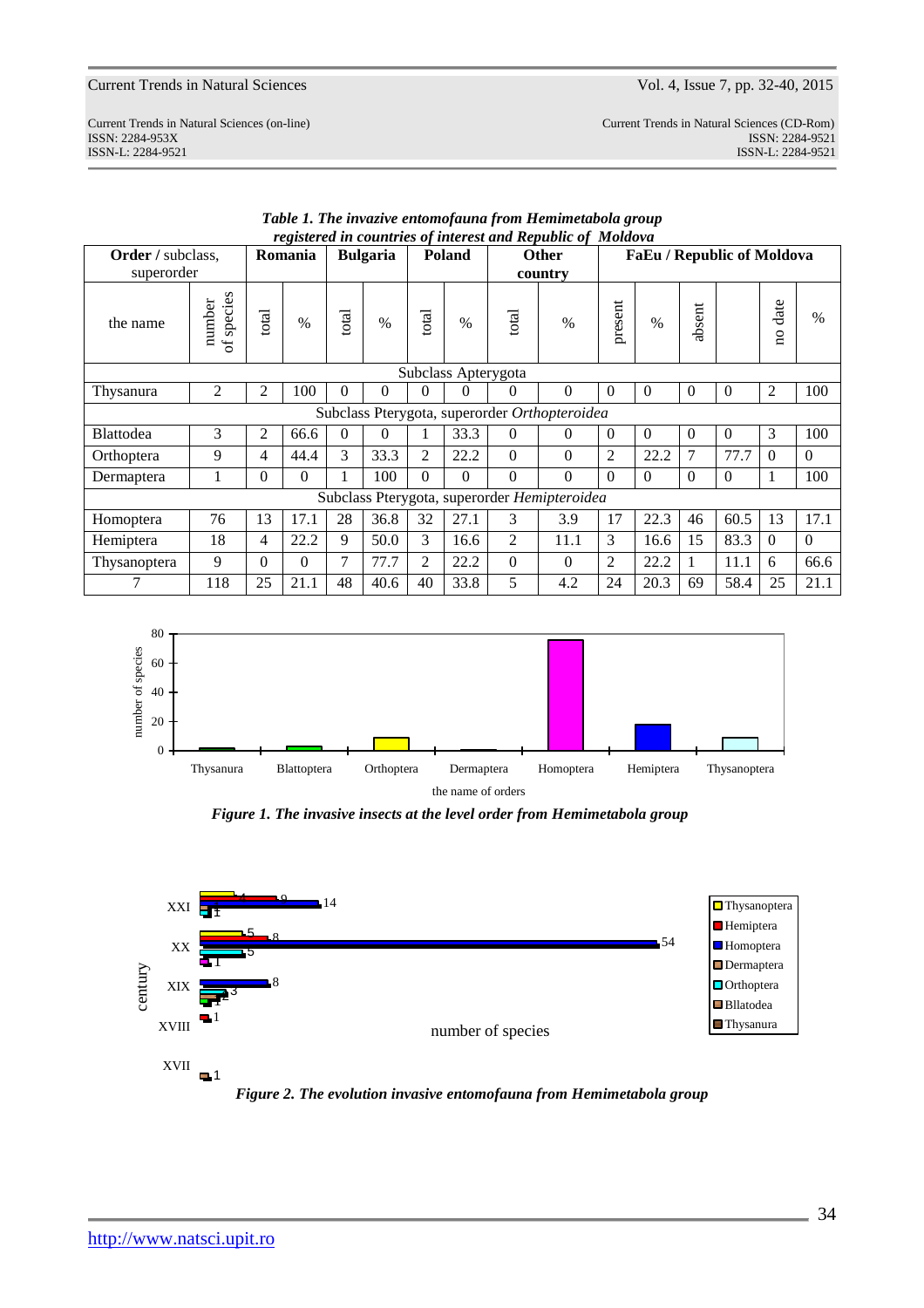| Current Trends in Natural Sciences                                                   | Vol. 4, Issue 7, pp. 32-40, 2015                                                    |
|--------------------------------------------------------------------------------------|-------------------------------------------------------------------------------------|
| Current Trends in Natural Sciences (on-line)<br>ISSN: 2284-953X<br>ISSN-L: 2284-9521 | Current Trends in Natural Sciences (CD-Rom)<br>ISSN: 2284-9521<br>ISSN-L: 2284-9521 |
|                                                                                      |                                                                                     |

After chronological correlation of databases countries of interest, to mention that most species were recorded: in Bulgaria – 48 species or 40.6% from Hemimetabola group and 16% from all the invazive entomofauna investigation (Dermaptera – 1, Orthoptera – 3, Thysanoptera – 7, Hemiptera – 9, Homoptera – 28); in Poland – 40 species or 33,8%, respectively 13,4% (Orthoptera – 2, Blattodea – 1, Thysanoptera – 2, Hemiptera – 3, Homoptera – 32); in Romania – 25 species or 21.1%, respectively 8.4% (Thysanura – 2, Orthoptera – 4, Blattodea – 2, Hemiptera – 4, Homoptera – 14); in the other country 5 species or 4.2%, respectively 1.6% (Hemiptera – 2, Homoptera – 3) (Figure 3.).



*Figure 3. The registration invasive of insects in the countries of interest for Republic of Moldova*

The invasive entomofauna from Hemimetabola group has been correlation with the database of Fauna Europaea and for Republic of Moldova 94 species (79.6%) mentioned with the "absent" and ..no date".

Of these in the our country were recorded 12 species: 1 of the Thysanura order: *Lepisma saccharina* – 1983; 3 of the Blattodea order: *Periplaneta americana, Blatta orientalis* – 1983, *Blattella germanica* – 2003; 2 of the Orthoptera order: *Tachycines asynamorus, Dociostaurus tartarus* – 2011; 2 of the Homoptera order: *Trialeurodes vaporariorum* – 1983, *Scaphoideus titanus* – 2013; 4 of the Hemiptera order: *Cimex lectularius* – 1983, *Leptoglossus occidentalis* – 2010, *Perillus bioculatus* – 2013, *Nezara viridula* – 2014. The other 82 species requires research and publication of results in scientific articles European value, because most of these species are found in one of the countries of interest.

After summarizing the alien species of the insects can be seen that most of them develop at home (social inconvenience and destroyed grain from warehouses – Thysanura order, Blattoptera, Dermaptera) in the fields of agricultural plants (fruit, vegetable, etc. – Homoptera, Hemiptera, Thysanoptera) and eaten by domestic animals (to pasture – Orthoptera order). The successful adaptation of species into new ecological niches from Hemimetabola group in diverse habitats, including the republic landscapes was achieved due to favorable climatic conditions, the presence of preferred host plants, diverse nutrient regime (monophagous, oligophagous and polyphagous) and high prolificacy.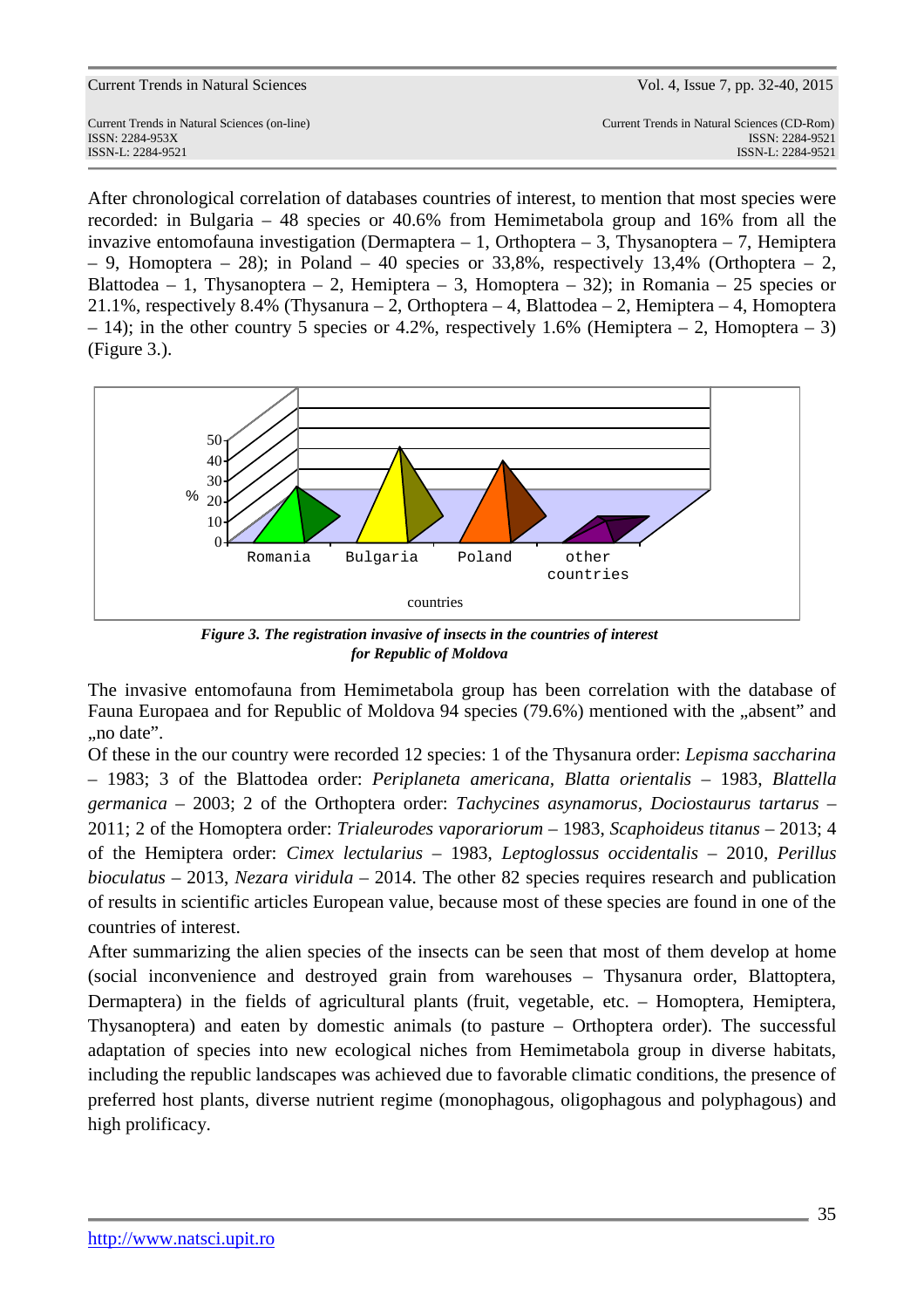| <b>Current Trends in Natural Sciences</b> |  |  |  |
|-------------------------------------------|--|--|--|
|-------------------------------------------|--|--|--|

 $\overline{\phantom{0}}$ 

ISSN: 2284-953XISSN: 2284-9521

 $\mathbf{r}$ 

Migration and adaptation of invasive insects is significant increase compared to those recorded, for example in the XVII century. Thus, the responsible for the fields of scientific research and Plant Protection are obliged to publish the results for decision making by ministries and departments of rigor in time. They also warn the agricultural sector to combat urgent the first hotbed and the following the populations invasive insects with significant economic and environmental impact.

| No.<br>ord | Family, genus, species /<br>Order, subclass, superorder | 1625 | 1780-1789                                     | 1790-1799 | 1800-1809 | 1810-1819 |                     |    |  |    | $\begin{array}{r l} \hline 1820 \, 1829 \\ \hline 1830 \, 1839 \\ \hline 1840 \, 1849 \\ \hline 1850 \, 1859 \\ \hline 1860 \, 1869 \\ \hline 1860 \, 1879 \\ \hline 1870 \, 1879 \\ \hline 1880 \, 1889 \\ \hline 1880 \, 1899 \\ \hline \end{array}$ | 1900-1909 | 1910-1919 | 1920-1929      | 1930-1939 | 1940-1949 | 1950-1959 | 1960-1969 | 1970-1979 | 1980-1989 | 6661-0661 | 2000-2009 | 2010-2014       |
|------------|---------------------------------------------------------|------|-----------------------------------------------|-----------|-----------|-----------|---------------------|----|--|----|--------------------------------------------------------------------------------------------------------------------------------------------------------------------------------------------------------------------------------------------------------|-----------|-----------|----------------|-----------|-----------|-----------|-----------|-----------|-----------|-----------|-----------|-----------------|
|            |                                                         |      |                                               |           |           |           | Subclass Apterygota |    |  |    |                                                                                                                                                                                                                                                        |           |           |                |           |           |           |           |           |           |           |           |                 |
|            | Lepismatidae                                            |      |                                               |           |           |           |                     |    |  |    | Ord. Thysanura                                                                                                                                                                                                                                         |           |           |                |           |           |           |           |           |           |           |           |                 |
| 1.         | Lepisma saccharina, 1758                                |      |                                               |           |           |           |                     |    |  | Ro |                                                                                                                                                                                                                                                        |           |           |                |           |           |           |           |           |           |           |           |                 |
| 2.         | Thermobia domestica, 1873                               |      |                                               |           |           |           |                     |    |  |    |                                                                                                                                                                                                                                                        |           |           |                |           |           |           |           |           |           | Ro        |           |                 |
|            |                                                         |      | Subclass Pterygota, superorder Orthopteroidea |           |           |           |                     |    |  |    |                                                                                                                                                                                                                                                        |           |           |                |           |           |           |           |           |           |           |           |                 |
|            | <b>Blattidae</b>                                        |      |                                               |           |           |           |                     |    |  |    | Ord. Bllatodea                                                                                                                                                                                                                                         |           |           |                |           |           |           |           |           |           |           |           |                 |
| 3.         | Periplaneta americana, 1758                             | Po   |                                               |           |           |           |                     |    |  |    |                                                                                                                                                                                                                                                        |           |           |                |           |           |           |           |           |           |           |           |                 |
| 4.         | Blatta orientalis, 1758                                 |      |                                               |           |           |           |                     | Ro |  |    |                                                                                                                                                                                                                                                        |           |           |                |           |           |           |           |           |           |           |           |                 |
|            | Pseudomopidae                                           |      |                                               |           |           |           |                     |    |  |    |                                                                                                                                                                                                                                                        |           |           |                |           |           |           |           |           |           |           |           |                 |
| 5.         | Blattella germanica, 1767                               |      |                                               |           |           |           |                     |    |  |    | Ro                                                                                                                                                                                                                                                     |           |           |                |           |           |           |           |           |           |           |           |                 |
|            |                                                         |      |                                               |           |           |           |                     |    |  |    | Ord. Orthoptera                                                                                                                                                                                                                                        |           |           |                |           |           |           |           |           |           |           |           |                 |
|            | Rhaphidophoridae                                        |      |                                               |           |           |           |                     |    |  |    |                                                                                                                                                                                                                                                        |           |           |                |           |           |           |           |           |           |           |           |                 |
| 6.         | Tachycines asynamorus, 1902                             |      |                                               |           |           |           |                     |    |  |    |                                                                                                                                                                                                                                                        |           | Po        |                |           |           |           |           |           |           |           |           |                 |
|            | Gryllidae                                               |      |                                               |           |           |           |                     |    |  |    |                                                                                                                                                                                                                                                        |           |           |                |           |           |           |           |           |           |           |           |                 |
| 7.         | Acheta domesticus, 1758                                 |      |                                               |           |           |           |                     | Ro |  |    |                                                                                                                                                                                                                                                        |           |           |                |           |           |           |           |           |           |           |           |                 |
|            | Acrididae                                               |      |                                               |           |           |           |                     |    |  |    |                                                                                                                                                                                                                                                        |           |           |                |           |           |           |           |           |           |           |           |                 |
| 8.         | Calliptamus italicus, 1758                              |      |                                               |           |           |           |                     | Ro |  |    |                                                                                                                                                                                                                                                        |           |           |                |           |           |           |           |           |           |           |           |                 |
| 9.         | Dociostaurus tartarus, 1921                             |      |                                               |           |           |           |                     |    |  |    |                                                                                                                                                                                                                                                        |           |           |                |           |           |           | Bg        |           |           |           |           |                 |
|            | 10. Dociostaurus maroccanus, 1815                       |      |                                               |           |           |           |                     |    |  |    | Ro                                                                                                                                                                                                                                                     |           |           |                |           |           |           |           |           |           |           |           |                 |
|            | 11. Notostaurus albicornis, 1848                        |      |                                               |           |           |           |                     |    |  |    |                                                                                                                                                                                                                                                        |           |           |                |           |           |           | Bg        |           |           |           |           |                 |
|            | 12. Ramburiella turcomana, 1846                         |      |                                               |           |           |           |                     |    |  |    |                                                                                                                                                                                                                                                        |           |           |                |           |           |           | Bg        |           |           |           |           |                 |
|            | Tettigoniidae                                           |      |                                               |           |           |           |                     |    |  |    |                                                                                                                                                                                                                                                        |           |           |                |           |           |           |           |           |           |           |           |                 |
|            | 13. Meconema meridionale, 1860                          |      |                                               |           |           |           |                     |    |  |    |                                                                                                                                                                                                                                                        |           |           |                |           |           |           |           |           |           |           | Ro        |                 |
|            | Meconematidae                                           |      |                                               |           |           |           |                     |    |  |    |                                                                                                                                                                                                                                                        |           |           |                |           |           |           |           |           |           |           |           |                 |
|            | 14. Cyrtaspis variopicta, 1860                          |      |                                               |           |           |           |                     |    |  |    |                                                                                                                                                                                                                                                        |           |           | P <sub>0</sub> |           |           |           |           |           |           |           |           |                 |
|            | Labiidae                                                |      |                                               |           |           |           |                     |    |  |    |                                                                                                                                                                                                                                                        |           |           |                |           |           |           |           |           |           |           |           | Ord. Dermaptera |
|            | 15. Labia minor, 1758                                   |      |                                               |           |           |           |                     |    |  |    |                                                                                                                                                                                                                                                        |           |           |                |           |           |           |           |           |           |           | <b>Bg</b> |                 |
|            |                                                         |      | Subclass Pterygota, superorder Hemipteroidea  |           |           |           |                     |    |  |    |                                                                                                                                                                                                                                                        |           |           |                |           |           |           |           |           |           |           |           |                 |
|            | Adelgidae                                               |      |                                               |           |           |           |                     |    |  |    | Ord. Homoptera                                                                                                                                                                                                                                         |           |           |                |           |           |           |           |           |           |           |           |                 |
|            | 16. Dreyfusia nordmannianae, 1890                       |      |                                               |           |           |           |                     |    |  |    |                                                                                                                                                                                                                                                        |           |           | <b>Bg</b>      |           |           |           |           |           |           |           |           |                 |
|            | 17. Gilletteella cooleyi, 1907                          |      |                                               |           |           |           |                     |    |  |    |                                                                                                                                                                                                                                                        |           |           |                | Po        |           |           |           |           |           |           |           |                 |
|            | 18. Pineus strobi, 1837                                 |      |                                               |           |           |           |                     |    |  |    |                                                                                                                                                                                                                                                        |           |           |                | Po        |           |           |           |           |           |           |           |                 |
|            | Aleyrodidae                                             |      |                                               |           |           |           |                     |    |  |    |                                                                                                                                                                                                                                                        |           |           |                |           |           |           |           |           |           |           |           |                 |
|            | 19. Bemisia tabaci, 1889                                |      |                                               |           |           |           |                     |    |  |    |                                                                                                                                                                                                                                                        |           |           |                |           |           |           | Ro        |           |           |           |           |                 |
|            | Massilieurodes chittendeni,                             |      |                                               |           |           |           |                     |    |  |    |                                                                                                                                                                                                                                                        |           |           |                |           |           |           |           |           |           | Po        |           |                 |
|            | 20. 1928                                                |      |                                               |           |           |           |                     |    |  |    |                                                                                                                                                                                                                                                        |           |           |                |           |           |           |           |           |           |           |           |                 |
|            | Trialeurodes vaporariorum,                              |      |                                               |           |           |           |                     |    |  |    |                                                                                                                                                                                                                                                        |           |           | Ro             |           |           |           |           |           |           |           |           |                 |
| 21.        | 1856                                                    |      |                                               |           |           |           |                     |    |  |    |                                                                                                                                                                                                                                                        |           |           |                |           |           |           |           |           |           |           |           |                 |
|            | Aphididae                                               |      |                                               |           |           |           |                     |    |  |    |                                                                                                                                                                                                                                                        |           |           |                |           |           |           |           |           |           |           |           |                 |
|            | 22. Aphis forbesi, 1899                                 |      |                                               |           |           |           |                     |    |  |    |                                                                                                                                                                                                                                                        |           |           |                |           | Ro        |           |           |           |           |           |           |                 |
|            | 23. Aphis gossypii, 1877                                |      |                                               |           |           |           |                     |    |  |    |                                                                                                                                                                                                                                                        | Ro        |           |                |           |           |           |           |           |           |           |           |                 |
|            | 24. Aphis spiraephaga, 1961                             |      |                                               |           |           |           |                     |    |  |    |                                                                                                                                                                                                                                                        |           |           |                |           |           | Po        |           |           |           |           |           |                 |
|            | 25. Aphis spiraecola 1914                               |      |                                               |           |           |           |                     |    |  |    |                                                                                                                                                                                                                                                        |           |           |                |           |           |           |           |           |           |           | <b>Bg</b> |                 |

*Table 2. The invazive entomofauna from Hemimetabola group*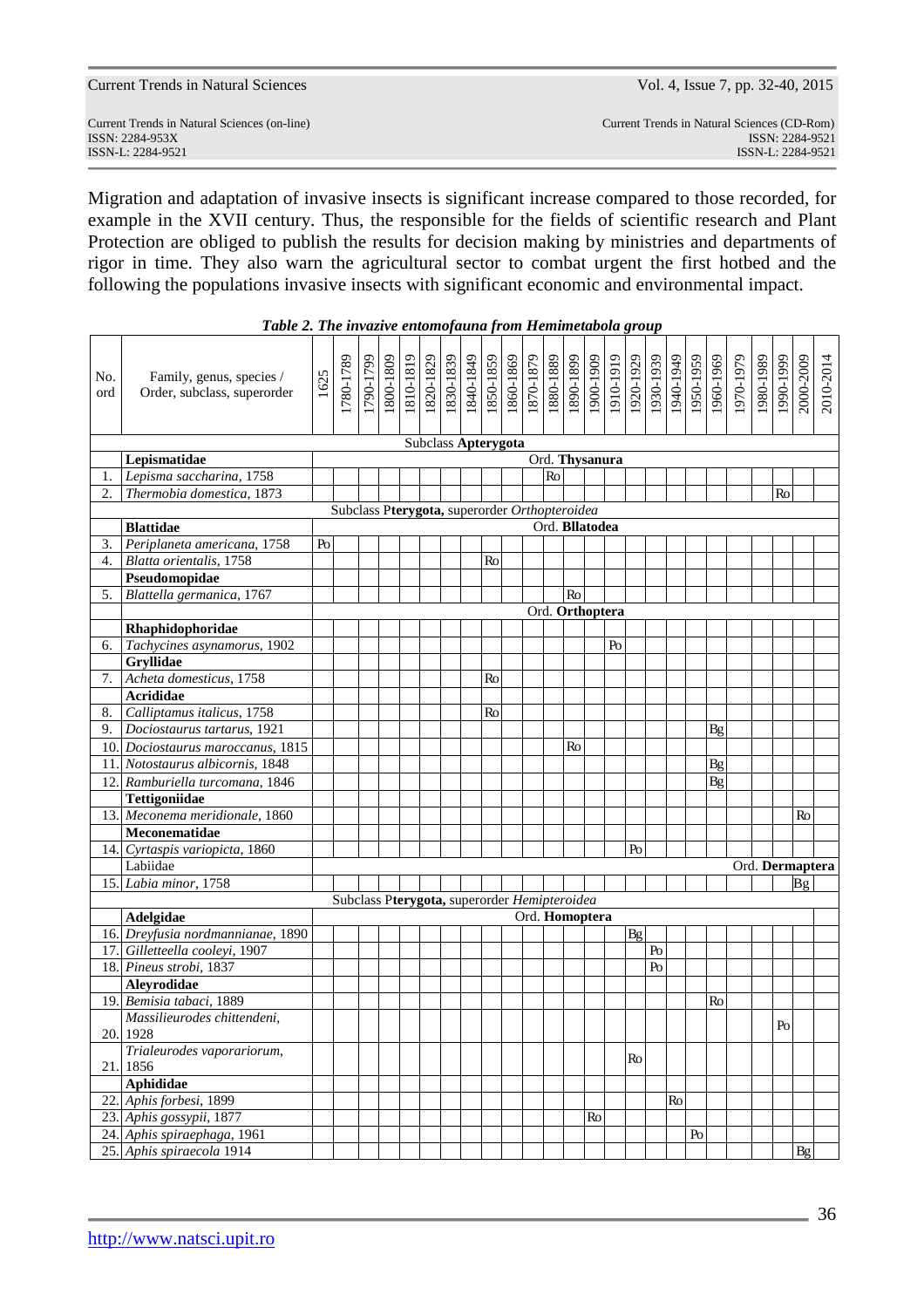ISSN-L: 2284-9521 ISSN-L: 2284-9521

Current Trends in Natural Sciences (on-line) Current Trends in Natural Sciences (CD-Rom) ISSN: 2284-953XISSN: 2284-9521

|     | 26. Acyrthosiphon caraganae, 1908                             |  |  |  |  |    |    |    |    |          |                |    |    |           |                | Bg |           |          |   |
|-----|---------------------------------------------------------------|--|--|--|--|----|----|----|----|----------|----------------|----|----|-----------|----------------|----|-----------|----------|---|
|     | 27. Acyrthosiphon primulae, 1913                              |  |  |  |  |    |    |    |    |          |                |    |    |           |                |    |           | Bg       |   |
|     | 28. Acyrthosiphon ignotum, 1914                               |  |  |  |  |    |    |    |    |          |                |    |    | Po        |                |    |           |          |   |
|     | 29. Appendiseta robiniae, 1907                                |  |  |  |  |    |    |    |    |          |                |    |    |           |                |    | <b>Bg</b> |          |   |
|     | Brachycaudus rumexicolens,                                    |  |  |  |  |    |    |    |    |          |                |    |    |           |                |    |           |          |   |
|     | 30. 1917                                                      |  |  |  |  |    |    |    |    |          |                |    |    |           |                |    |           |          | A |
|     | 31. Chaetosiphon fragaefolii, 1901                            |  |  |  |  |    |    |    |    |          | $\mathbf{B}$ g |    |    |           |                |    |           |          |   |
|     | 32. Dactynotus erigeronensis, 1878                            |  |  |  |  |    |    |    |    |          |                |    |    | Po        |                |    |           |          |   |
|     | 33. Hyadaphis tataricae, 1935                                 |  |  |  |  |    |    |    |    |          |                |    | Po |           |                |    |           |          |   |
|     | 34. Hyalopterus amygdali, 1840                                |  |  |  |  |    |    |    |    |          | Po             |    |    |           |                |    |           |          |   |
|     | 35. Macrosiphum euphorbiae, 1878                              |  |  |  |  |    |    |    |    |          |                | Ro |    |           |                |    |           |          |   |
|     | Macrosiphoniella sanborni,                                    |  |  |  |  |    |    |    |    |          |                |    |    |           |                |    |           |          |   |
|     | 36. 1908                                                      |  |  |  |  |    |    |    |    |          |                |    |    | <b>Bg</b> |                |    |           |          |   |
|     | 37. Myzus ascalonicus, 1946                                   |  |  |  |  |    |    |    |    |          |                |    |    | Po        |                |    |           |          |   |
|     | 38. Myzus ornatus, 1932                                       |  |  |  |  |    |    |    |    |          |                |    |    | Bg        |                |    |           |          |   |
|     | 39. Myzus persicae, 1776                                      |  |  |  |  | Po |    |    |    |          |                |    |    |           |                |    |           |          |   |
|     | 40. Myzus varians, 1912                                       |  |  |  |  |    |    |    |    |          | Bg             |    |    |           |                |    |           |          |   |
|     | 41. Neomyzus circumflexum, 1876                               |  |  |  |  |    |    |    |    |          | Po             |    |    |           |                |    |           |          |   |
|     | 42. Impatientium asiaticum, 1929                              |  |  |  |  |    |    |    |    |          |                |    |    |           |                | Ro |           |          |   |
|     | 43. Prociphilus fraxinifolii, 1879                            |  |  |  |  |    |    |    |    |          |                |    |    |           |                |    |           | Bg       |   |
|     | 44. Pterochloroides persicae, 1899                            |  |  |  |  |    |    |    |    |          |                |    |    |           |                |    |           |          | A |
|     | 45. Rhopalosiphum maidis, 1856                                |  |  |  |  |    |    |    | Ro |          |                |    |    |           |                |    |           |          |   |
|     | Rhopalosiphum rufiabdominale,                                 |  |  |  |  |    |    |    |    |          |                |    |    |           |                |    |           |          |   |
|     | 46.1899                                                       |  |  |  |  |    |    |    |    |          |                |    |    |           |                |    |           | Bg       |   |
|     | 47. Rhopalosiphum insertum, 1849                              |  |  |  |  |    |    |    |    |          |                |    |    |           |                |    |           | Bg       |   |
|     | 48. Rhodobium porosum, 1900                                   |  |  |  |  |    |    |    |    |          |                |    |    | Bg        |                |    |           |          |   |
|     | Rhopalosiphoninus latysiphon,                                 |  |  |  |  |    |    |    |    |          |                |    |    |           |                |    |           |          |   |
|     | 49. 1912                                                      |  |  |  |  |    |    |    |    |          |                |    | Po |           |                |    |           |          |   |
|     | Asterolecaniidae                                              |  |  |  |  |    |    |    |    |          |                |    |    |           |                |    |           |          |   |
|     | 50. Asterolecanium epidendri, 1844                            |  |  |  |  |    |    |    |    |          |                |    |    |           |                | Po |           |          |   |
|     | Callaphididae, Phyllaphididae                                 |  |  |  |  |    |    |    |    |          |                |    |    |           |                |    |           |          |   |
|     | 51. Chromaphis juglandicola, 1843                             |  |  |  |  |    |    | Po |    |          |                |    |    |           |                |    |           |          |   |
|     | 52. Panaphis juglandis, 1778                                  |  |  |  |  |    |    | Po |    |          |                |    |    |           |                |    |           |          |   |
|     | 53. Myzocallis walshii, 1917                                  |  |  |  |  |    |    |    |    |          |                |    |    |           |                |    |           | Bg       |   |
|     | Coccidae                                                      |  |  |  |  |    |    |    |    |          |                |    |    |           |                |    |           |          |   |
|     | 54. Ceroplastes japonicus, 1921                               |  |  |  |  |    |    |    |    |          |                |    |    |           |                |    |           | Bg       |   |
|     | 55. Coccus hesperidum, 1758                                   |  |  |  |  |    | Po |    |    |          |                |    |    |           |                |    |           |          |   |
|     | 56. Eucalymnatus tessellatus, 1873                            |  |  |  |  |    |    |    |    |          |                |    |    |           | Po             |    |           |          |   |
|     | Parthenolecanium fletcheri,                                   |  |  |  |  |    |    |    |    |          |                |    |    |           |                |    |           |          |   |
| 57. | 1893                                                          |  |  |  |  |    |    |    |    |          |                |    |    | Bg        |                |    |           |          |   |
|     | 58. Pulvinaria floccifera, 1870                               |  |  |  |  |    |    |    |    |          |                |    |    |           | Po             |    |           |          |   |
|     | 59. Saissetia coffeae, 1852                                   |  |  |  |  |    |    |    |    | $\rm Po$ |                |    |    |           |                |    |           |          |   |
|     | 60. Saissetia nigra, 1861                                     |  |  |  |  |    |    |    |    |          |                |    |    |           |                | Po |           |          |   |
|     | 61. Saissetia oleae, 1791                                     |  |  |  |  |    |    |    |    |          | Ro             |    |    |           |                |    |           |          |   |
|     | <b>Cicadellidae</b>                                           |  |  |  |  |    |    |    |    |          |                |    |    |           |                |    |           |          |   |
|     | 62. Empoasca punjabensis, 1940                                |  |  |  |  |    |    |    |    |          |                |    |    |           |                |    |           | Bg       |   |
|     | 63. Japananus hyalinus, 1900                                  |  |  |  |  |    |    |    |    |          |                |    |    |           |                |    |           | Bg       |   |
|     |                                                               |  |  |  |  |    |    |    |    |          |                |    |    |           |                |    |           |          |   |
|     | 64. Macropsis elaeagni, 1964<br>65. Scaphoideus titanus, 1932 |  |  |  |  |    |    |    |    |          |                |    |    |           |                |    |           | Bg<br>Bg |   |
|     |                                                               |  |  |  |  |    |    |    |    |          |                |    |    |           |                |    |           |          |   |
|     | <b>Diaspididae</b>                                            |  |  |  |  |    |    | Ro |    |          |                |    |    |           |                |    |           |          |   |
|     | 66. Aspidiotus nerii, 1833<br>67. Chrysomphalus aonidum, 1758 |  |  |  |  |    |    |    |    |          | Ro             |    |    |           |                |    |           |          |   |
|     |                                                               |  |  |  |  |    |    |    |    |          |                |    |    |           |                |    |           |          |   |
|     | Chrysomphalus dictyospermi,                                   |  |  |  |  |    |    |    |    |          | Ro             |    |    |           |                |    |           |          |   |
|     | 68.1889<br>69. Diaspidiotus osborni, 1898                     |  |  |  |  |    |    |    |    |          |                |    |    |           |                |    |           |          |   |
|     |                                                               |  |  |  |  |    |    |    |    |          |                |    |    |           | <b>Bg</b>      |    |           |          |   |
|     | 70. Diaspidiotus perniciosus, 1881                            |  |  |  |  |    |    | Ro |    |          |                |    |    |           |                |    |           |          |   |
|     | 71. Diaspis boisduvalii, 1869                                 |  |  |  |  |    |    |    |    |          |                |    |    |           | P <sub>O</sub> |    |           |          |   |
|     | 72. Diaspis bromeliae, 1778                                   |  |  |  |  |    |    |    |    |          |                |    |    |           |                | Po |           |          |   |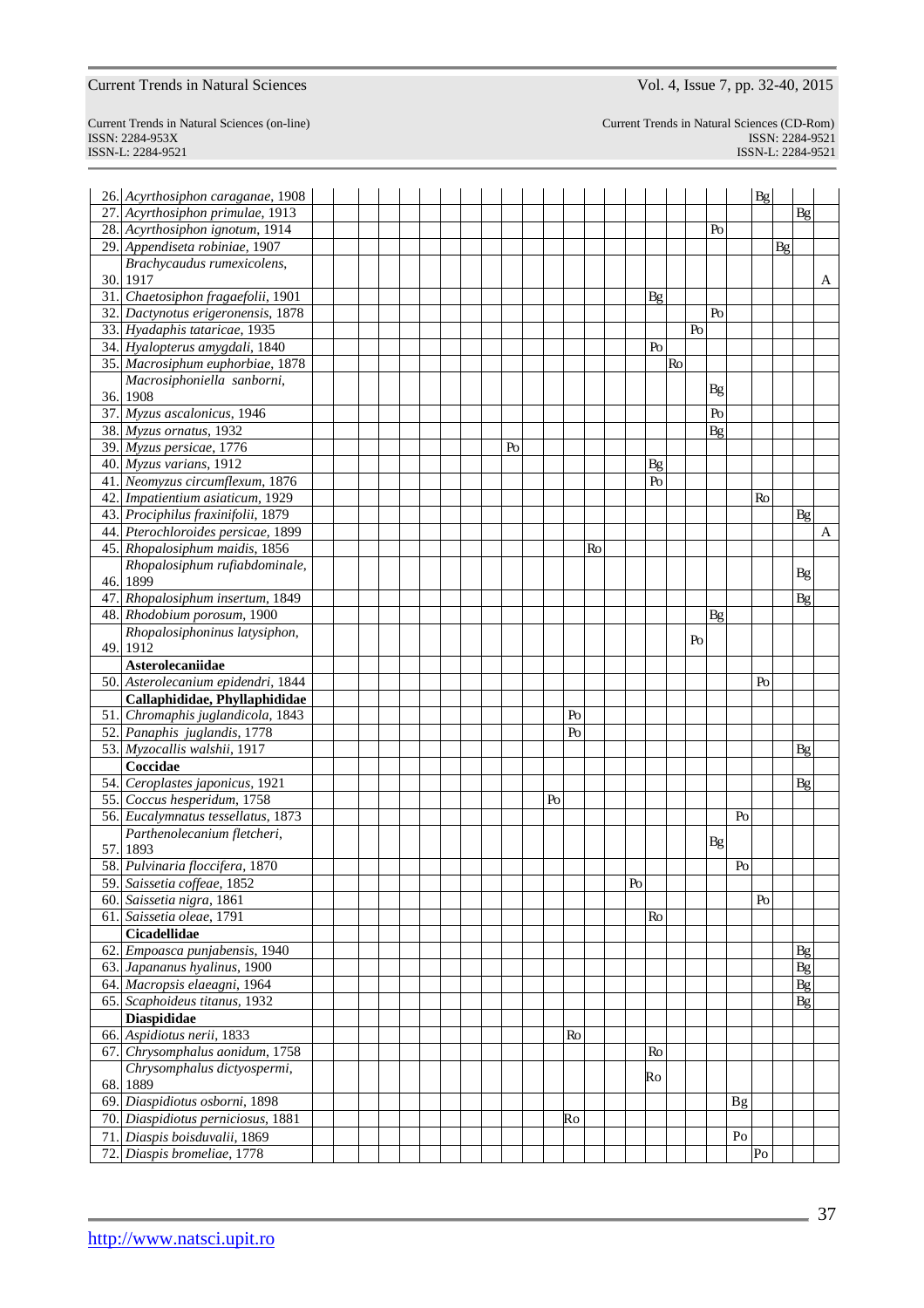# ISSN-L: 2284-9521 ISSN-L: 2284-9521

Current Trends in Natural Sciences (on-line) Current Trends in Natural Sciences (CD-Rom) ISSN: 2284-953XISSN: 2284-9521

|     | 73. Gymnaspis aechmeae, 1898                        |  |    |  |  |    |    |                   |    |    |    |    |    | Po              |                |           |                |           |                   |
|-----|-----------------------------------------------------|--|----|--|--|----|----|-------------------|----|----|----|----|----|-----------------|----------------|-----------|----------------|-----------|-------------------|
|     | 74. Hemiberlesia lataniae, 1869                     |  |    |  |  |    |    |                   |    |    |    |    |    | $\overline{B}g$ |                |           |                |           |                   |
|     | 75. Hemiberlesia rapax, 1881                        |  |    |  |  |    |    |                   |    |    |    |    |    | $\overline{B}g$ |                |           |                |           |                   |
|     | 76. Parlatoria oleae, 1880                          |  |    |  |  |    |    |                   |    |    |    | Bg |    |                 |                |           |                |           |                   |
|     | 77. Parlatoria proteus, 1843                        |  |    |  |  |    |    |                   |    | Po |    |    |    |                 |                |           |                |           |                   |
|     | 78. Pinnaspis aspidistrae, 1869                     |  |    |  |  |    |    |                   |    | Po |    |    |    |                 |                |           |                |           |                   |
|     | 79. Pinnaspis strachani, 1899                       |  |    |  |  |    |    |                   |    |    |    |    |    | P <sub>0</sub>  |                |           |                |           |                   |
|     | Pseudaulacaspis pentagona,                          |  |    |  |  |    |    |                   |    |    |    |    |    |                 |                |           |                |           |                   |
|     | 80. 1886                                            |  |    |  |  |    |    |                   |    |    |    |    |    |                 |                | <b>Bg</b> |                |           |                   |
|     | 81. Unaspis euonymi, 1881                           |  |    |  |  |    |    |                   |    |    | Βg |    |    |                 |                |           |                |           |                   |
|     | Hormaphididae                                       |  |    |  |  |    |    |                   |    |    |    |    |    |                 |                |           |                |           |                   |
|     | 82. Cerataphis lataniae, 1867                       |  |    |  |  |    |    |                   | Po |    |    |    |    |                 |                |           |                |           |                   |
|     | <b>Flatidae</b>                                     |  |    |  |  |    |    |                   |    |    |    |    |    |                 |                |           |                |           |                   |
|     | 83. Metcalfa pruinosa, 1830                         |  |    |  |  |    |    |                   |    |    |    |    |    |                 |                |           |                | Вg        |                   |
|     | Membracidae                                         |  |    |  |  |    |    |                   |    |    |    |    |    |                 |                |           |                |           |                   |
|     | 84. Stictocephala bisonia, 1997                     |  |    |  |  |    |    |                   | Α  |    |    |    |    |                 |                |           |                |           |                   |
|     | Margarodidae                                        |  |    |  |  |    |    |                   |    |    |    |    |    |                 |                |           |                |           |                   |
|     | 85. Icerya purchasi, 1878                           |  |    |  |  |    |    |                   |    |    |    |    |    | Вg              |                |           |                |           |                   |
|     | Pemphigidae                                         |  |    |  |  |    |    |                   |    |    |    |    |    |                 |                |           |                |           |                   |
|     | 86. Eriosoma lanigerum, 1802                        |  |    |  |  |    | Ro |                   |    |    |    |    |    |                 |                |           |                |           |                   |
|     | 87. Pemphigus borealis, 1909                        |  |    |  |  |    |    |                   |    |    |    | Po |    |                 |                |           |                |           |                   |
|     | Pseducoccidae                                       |  |    |  |  |    |    |                   |    |    |    |    |    |                 |                |           |                |           |                   |
|     | Pseudococcus longispinus,                           |  |    |  |  |    |    |                   |    |    |    |    |    |                 |                |           |                |           |                   |
|     | 88. 1867                                            |  |    |  |  |    |    |                   |    | Po |    |    |    |                 |                |           |                |           |                   |
|     | 89. Pseudococcus maritimus, 1900                    |  |    |  |  |    |    |                   |    |    |    |    |    |                 | P <sub>0</sub> |           |                |           |                   |
|     | 90. Rhizoecus cacticans, 1946                       |  |    |  |  |    |    |                   |    |    |    |    |    |                 |                | Po        |                |           |                   |
|     | Phylloxeridae                                       |  |    |  |  |    |    |                   |    |    |    |    |    |                 |                |           |                |           |                   |
|     | 91. Daktulosphaera vitifoliae, 1855                 |  |    |  |  | Po |    |                   |    |    |    |    |    |                 |                |           |                |           |                   |
|     | Anthocoridae                                        |  |    |  |  |    |    | Ord. Hemiptera    |    |    |    |    |    |                 |                |           |                |           |                   |
|     | 92. Amphiareus obscuriceps, 1909                    |  |    |  |  |    |    | Bg                |    |    |    |    |    |                 |                |           |                |           |                   |
|     | 93. Lyctocoris campestris, 1794                     |  |    |  |  |    |    | Bg                |    |    |    |    |    |                 |                |           |                |           |                   |
|     | 94. Xylocoris flavipes, 1875                        |  |    |  |  |    |    |                   |    |    |    |    |    |                 |                | Βg        |                |           |                   |
|     | Cimicidae                                           |  |    |  |  |    |    |                   |    |    |    |    |    |                 |                |           |                |           |                   |
|     | 95. Cimex lectularius, 1758                         |  | Po |  |  |    |    |                   |    |    |    |    |    |                 |                |           |                |           |                   |
|     | Coreidae                                            |  |    |  |  |    |    |                   |    |    |    |    |    |                 |                |           |                |           |                   |
|     | 96. Leptoglossus occidentalis, 1910                 |  |    |  |  |    |    |                   |    |    |    |    |    |                 |                |           |                | Ro        |                   |
|     | Lygaeidae                                           |  |    |  |  |    |    |                   |    |    |    |    |    |                 |                |           |                |           |                   |
|     | 97. Orsillus depressus, 1852                        |  |    |  |  |    |    |                   |    |    |    |    |    |                 |                |           |                | Ro        |                   |
|     | 98. Arocatus longiceps, 1872                        |  |    |  |  |    |    |                   |    |    |    |    |    |                 |                |           |                | Ro        |                   |
| 99. | Oxycarenus lavaterae, 1787                          |  |    |  |  |    |    |                   |    |    |    |    |    |                 |                |           |                | Bg        |                   |
|     |                                                     |  |    |  |  |    |    |                   |    |    |    |    |    |                 |                |           |                |           |                   |
|     | <b>Miridae</b>                                      |  |    |  |  |    |    |                   |    |    |    |    |    |                 |                |           |                |           |                   |
|     | 100 Taylorilygus apicalis, 1861                     |  |    |  |  |    |    |                   |    |    |    |    |    |                 |                |           |                | <b>Bg</b> |                   |
|     | 101 Tuponia elegans, 1867                           |  |    |  |  |    |    |                   |    |    |    |    |    | Bg              |                |           |                |           |                   |
|     | <b>Nabidae</b>                                      |  |    |  |  |    |    |                   |    |    |    |    |    |                 |                |           |                |           |                   |
|     | 102 Nabis capsiformis, 1838                         |  |    |  |  |    |    |                   |    |    |    |    |    |                 |                |           |                | Βg        |                   |
|     | Pentatomidae                                        |  |    |  |  |    |    |                   |    |    |    |    |    |                 |                |           |                |           |                   |
|     | 103 Nezara viridula, 1758                           |  |    |  |  |    |    |                   |    |    |    |    | Bg |                 |                |           |                |           |                   |
|     | 104 Podisus maculiventris, 1832                     |  |    |  |  |    |    |                   |    |    |    |    |    |                 |                |           |                |           |                   |
|     | 105 Perillus bioculatus, 1775                       |  |    |  |  |    |    |                   |    |    |    |    |    | Po              |                |           |                |           |                   |
|     | Tingidae                                            |  |    |  |  |    |    |                   |    |    |    |    |    |                 |                |           |                |           |                   |
|     | 106 Corythucha ciliata, 1832                        |  |    |  |  |    |    |                   |    |    |    |    |    |                 |                | Ro        |                |           |                   |
|     | 107 Stephanitis oberti, 1857                        |  |    |  |  |    |    |                   |    |    |    |    |    |                 |                |           |                |           |                   |
|     | 108 Stephanitis rhododendri, 1905                   |  |    |  |  |    |    |                   |    |    |    |    |    |                 |                |           |                | Bg        |                   |
|     | 109 Stephanitis takeyai, 1955                       |  |    |  |  |    |    |                   |    |    |    |    |    |                 |                |           | P <sub>0</sub> |           |                   |
|     | Aeolothripidae                                      |  |    |  |  |    |    | Ord. Thysanoptera |    |    |    |    |    |                 |                |           |                |           |                   |
|     | 110 Franklinothrips megalops, 1912                  |  |    |  |  |    |    |                   |    |    |    |    |    |                 |                |           |                | Βg        |                   |
|     | 111 Karnyothrips flavipes, 1912<br><b>Thripidae</b> |  |    |  |  |    |    |                   |    | Bg |    |    |    |                 |                |           |                |           | A<br>$\mathbf{A}$ |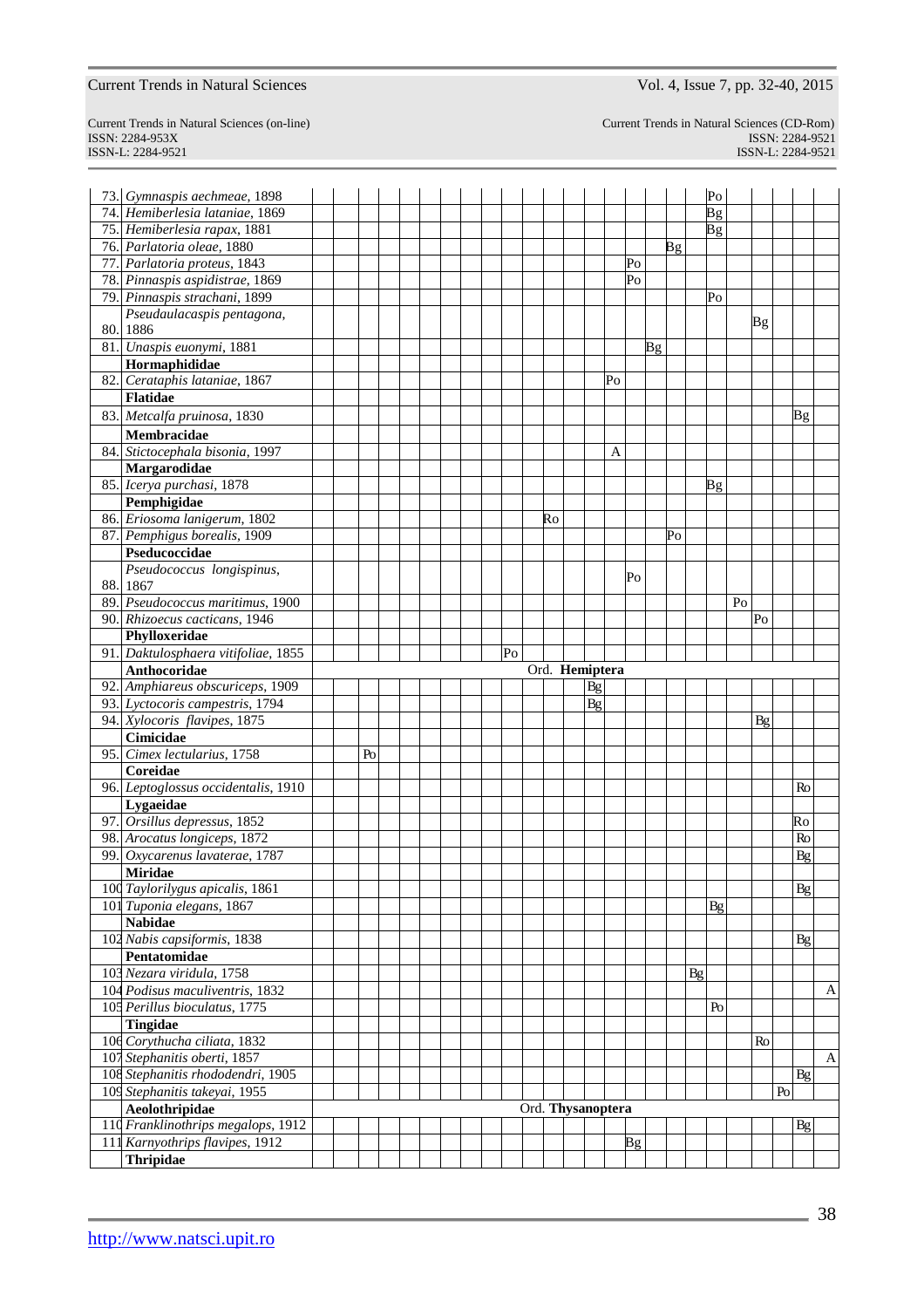ISSN-L: 2284-9521 ISSN-L: 2284-9521

| 112 Echinothrips americanus, 1913    |  |  |  |  |  |  |  |    |  |  |    |                | Bg |  |
|--------------------------------------|--|--|--|--|--|--|--|----|--|--|----|----------------|----|--|
| 113 Frankliniella occidentalis, 1895 |  |  |  |  |  |  |  |    |  |  | Po |                |    |  |
| Heliothrips haemorrhoidalis,         |  |  |  |  |  |  |  |    |  |  |    |                |    |  |
| 114 1833                             |  |  |  |  |  |  |  | Bg |  |  |    |                |    |  |
| 115 Parthenothrips dracaenae, 1854   |  |  |  |  |  |  |  |    |  |  |    |                |    |  |
| 116 Pseudodendrothrips mori, 1908    |  |  |  |  |  |  |  |    |  |  |    |                |    |  |
| 117 Thrips simplex, 1930             |  |  |  |  |  |  |  |    |  |  |    |                |    |  |
| Chaetanaphothrips orchidii,          |  |  |  |  |  |  |  |    |  |  |    | P <sub>0</sub> |    |  |
| 118 1907                             |  |  |  |  |  |  |  |    |  |  |    |                |    |  |

### **4. CONCLUSIONS**

The database of invasive entomofauna from the Hemimetabola group consists of the 118 species and part of 2 subclasses (Apterygota and Pterygota), 2 supraorders (Orthopteroidea and Hemipteroidea) and 7 orders (Thysanura – 1 species, Blattodea – 3, Orthoptera – 9, Dermaptera – 1, Homoptera – 76, Hemiptera – 18, Thysanoptera – 9). After the number of species dominates insects from Homoptera (76 or 64,4%) and Hemiptera order (18 or 15,2%).

The chronological registration insects in this group began in the XVII century with *Periplaneta americana*; in the XVIII century – *Cimex lectularius* (Poland); in the XIX ceuntry *Acheta domesticus*, *Calliptamus italicus* and *Blatta orientalis* – 1853 (Romania); *Dactylosphaera vitifoliae* – 1862 (Poland); *Myzus persicae –* 1866 (Poland), *Coccus hesperiadum –* 1883 (Poland)*, Lepisma saccharina* – 1885 (Romania), *Chromaphis juglandicola* and *Panaphis juglandis –* 1894 (Poland), *Blattella germanica* and *Aspidiotus nerii* – 1897 (Romania); *Eriosoma lanygerum –* 1898 (Poland), *Diaspidiotus perniciosus* – 1898 (Romania), *Dociostaurus maroccanus –* 1899 (Romania); in the XX ceuntry were recorded 73 species from various ecological niches; in the XXI century (2010- 2014) the 25 species. After corellations local database with the Fauna Europaea that are registered the 24  $(20.3\%)$  species, but for the 94  $(79.6\%)$  mentioned  $\alpha$ , absent" and  $\alpha$ , no date". Of these, meanwhile were recorded the 12 species (10.1%) in our country: *Lepisma saccharina* – 1983 (Thysanura); *Periplaneta americana, Blatta orientalis* – 1983, *Blattella germanica* – 2003 (Blattodea); *Tachycines asynamorus, Dociostaurus tartarus* – 2011 (Orthoptera); *Trialeurodes vaporariorum* – 1983, *Scaphoideus titanus* – 2013 (Homoptera); *Cimex lectularius* – 1983, *Leptoglossus occidentalis* – 2010, *Perillus bioculatus* – 2013, *Nezara viridula* – 2014 (Hemiptera). In total are dated the 36 species of insects  $(30.4\%)$ , and the 82  $(69.4\%)$  require research and

publication of results in scientific articles European value after the model of interest countries (Romania, Bulgaria, Poland), because most of these species are found in one of these countries and others not shown, for example Ukraine.

The invazive insects registration in countries of interest to the Republic of Moldova is: in Bulgaria – 48 species (Dermaptera – 1, Orthoptera – 3, Thysanoptera – 7, Hemiptera – 9, Homoptera – 28); in Poland – 40 species or 33.8% (Orthoptera – 2, Blattodea – 1, Thysanoptera – 2, Hemiptera – 3, Homoptera – 32); in Romania – 25 species or  $21,1\%$  (Thysanura – 2, Orthoptera – 4, Blattodea – 2, Hemiptera – 4, Homoptera – 14); in other country 5 species or 4,2%, respectively 1.6% (Hemiptera  $-2$ , Homoptera  $-3$ ).